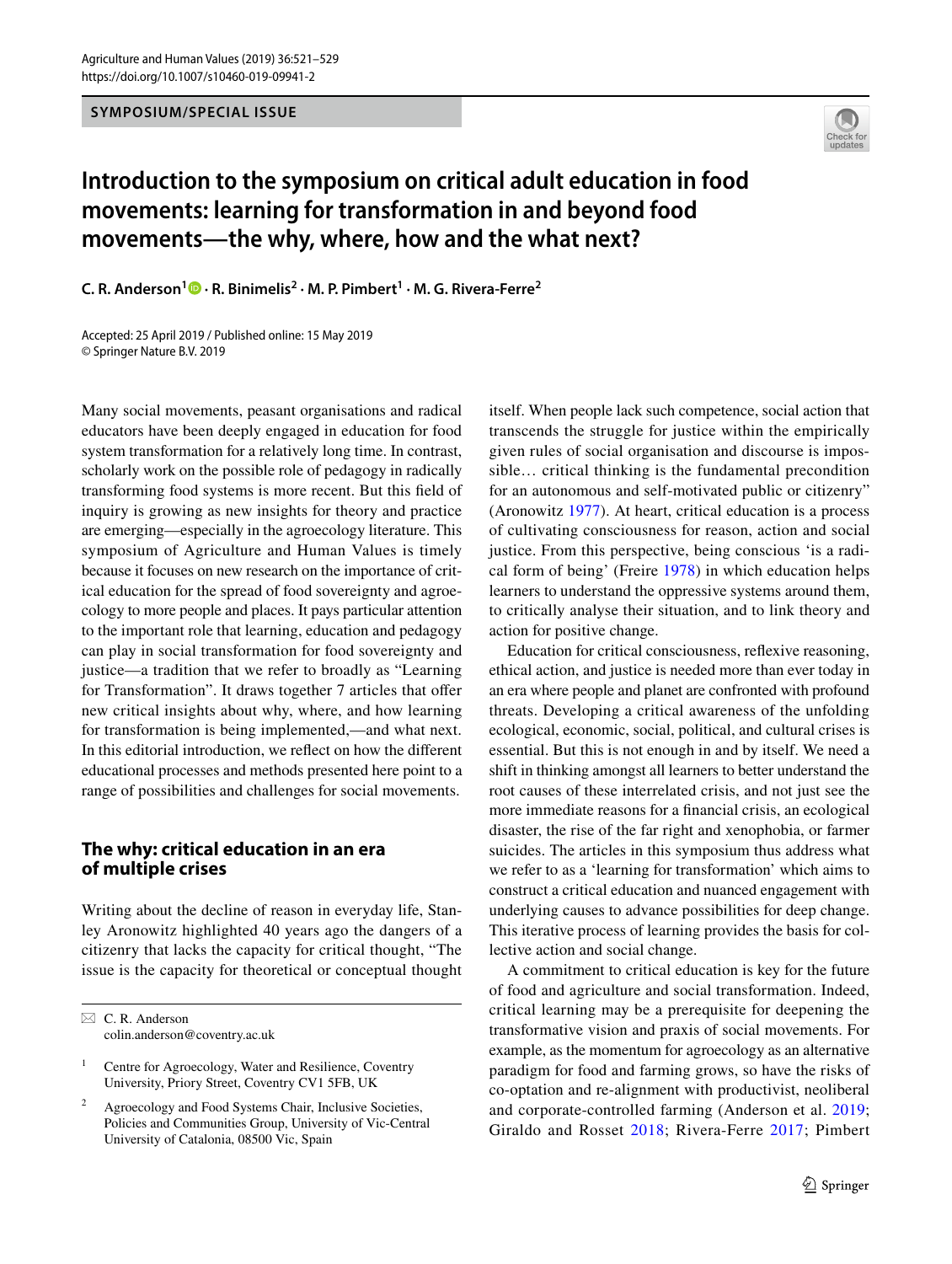[2018a\)](#page-7-5). Critical education is, more than ever, necessary to understand how to stay rooted in a transformative perspective for food, agriculture, and human values. An education for critical consciousness can also help create linkages and solidarities between diferent social movements by fostering new dialogues that reach across boundaries in meaningful ways. Such an educational process may indeed be required to create synergies across movements struggling for food sovereignty ([https://viacampesina.org\)](https://viacampesina.org), environmental justice [\(https://ejatlas.org\)](https://ejatlas.org), feminisms [\(https://womensmarchglob](https://womensmarchglobal.org/) [al.org/\)](https://womensmarchglobal.org/), climate justice [\(https://climatejusticeaction.net](https://climatejusticeaction.net)), degrowth [\(https://degrowth.org\)](https://degrowth.org) or racial justice ([https://black](https://blacklivesmatter.com) [livesmatter.com](https://blacklivesmatter.com))—for example.

# **The where: education for transformation in, between and beyond formal and informal spaces of learning**

Where is *learning for transformation* occurring? Where is it situated? Learning for transformation is based on refexive action that confronts and dismantles oppression. This contrasts with most approaches to education where learning is oriented towards understanding and adapting behavior within and according to the dominant system (Giroux [2013](#page-7-6)). Transformative education thus takes place in reference to, but also within and against, dominant power relations and structures that shape the nature of learning and education. The question of where such education processes take place is then not only a matter of cartesian geography (e.g. rural, urban, in Latin America, in Cairo). It is also contingent on relations and spatialities of power. *The where* of learning for transformation is defned in its relation to power—occurring within, beyond, in reaction to, as a counterpoint, at the margins of, or in the face of various systems that generate social and ecological injustices. It thus takes place wherever agency, power and social change are being claimed by the marginalised through processes of critical learning (Freire [1970](#page-7-7); Hooks [1997\)](#page-7-8).

Learning is often discussed in relation to a binary between formal and informal learning spaces or sectors and research on adult education in food movements often focuses on one or the other. In the informal sector for example, peasant networks in Central America and Cuba (*Campesino a Campesino*), the landless workers movement in Brazil (MST), the European Coordination of La Via Campesina (ECVC), and indigenous groups in Mexico are systematizing learning programs autonomously from any formal institutions (Anderson et al. [2019](#page-7-2); Barbosa [2016](#page-7-9); Meek et al. [2019;](#page-7-10) McCune and Sánchez [2019\)](#page-7-11). These initiatives and programs are often led by farmer- and citizen- educators. In many cases they have emerged to address the lack of appropriate opportunities in formal education and extension which mostly promote Green Revolution approaches and devalue local and traditional knowledges. In many cases, these grassroots initiatives are also an intentional political response against mainstream education which is viewed as defcient and an expression of imperialist hegemony. In contrast, education for transformation involves developing pedagogies that are rooted in the cosmovisions, interests, and political situations of the oppressed in order to build social movements and social change.

In the formal sector, several programs on agroecology, food sovereignty and social transformation do exist. To different degrees, these programs are situated more squarely within the dominant system, close to centres of intellectual, political and economic power. These programs have substantial resources. They are often enjoy wider credibility within the dominant system as institutions of 'higher learning' (note "the where"=above). However, there are few programs in the formal sector that are substantially embedded,—or even marginally connected to—, wider processes of social transformation based on agroecology and food sovereignty. Most university programs and their pedagogies are shaped by the wider political economy that values and emboldens neoliberal-commercialisable knowledges and elite knowledge systems, and mainly perpetuate and further entrench the status quo (People's Knowledge Collective [2017](#page-7-12)).

On the other hand, despite the many disincentives and pressures that undermine attempts to enable learning for transformation within formal education (Anderson [2019](#page-7-13)), there are impulses, actors and programs—often in the margins of academia—which are more closely aligned with social movements and the politics of collective transformation (see: Borras [2016;](#page-7-14) Levkoe et al. [2018](#page-7-15); Méndez et al. [2015\)](#page-7-16). These programs and people are guided by a commitment to *community engaged learning and research*, traditions of *participatory action research,* or more general commitments to the wellbeing of marginalised peoples in and beyond their locale. In this regard, programs like the university training program presented in this issue by López-García et al. [\(2019](#page-7-17)), provide examples of university anchored programs that can help to promote agroecological transitions in territories.

Formal programs are much more likely to refect a learning for transformation when they work with social movements. Organisations promoting food sovereignty have in some cases intentionally engaged in adult learning collaborations with post-secondary educational institutions. Here, the intention is to centre knowledge from the margins of society in the institutions of elite knowledge production. Rebecca Tarlau's ([2019\)](#page-8-0) recent book demonstrates the important role that the Landless Farmers Movement (MST)'s work on educational reform in Brazil has played as one of multiple repertoires of action in a wider social change strategy. The work of the MST shows how social movements have the capacity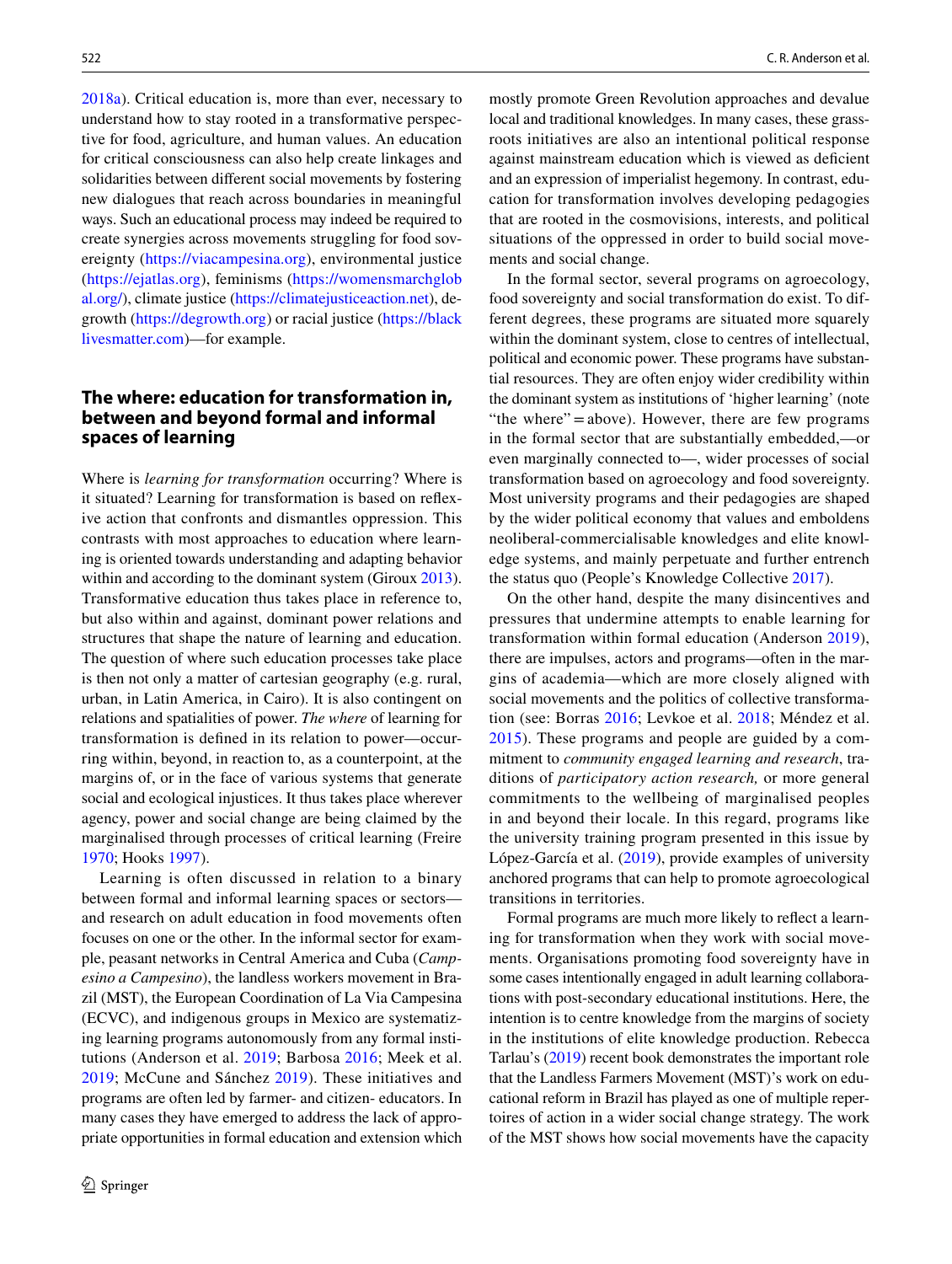to implement their own pedagogical programs inside the formal schooling system(s), even under contradictory and often hostile conditions.

However, mainstream approaches and attitudes to education have historically served to perpetuate and re-entrench the *status quo* along with its dominant ideology. Althusser [\(1984](#page-7-18)) described education as an ideological state apparatus, in this case preparing students to accept and conform with the dominant food regime. Much more work is needed to understand how power imbalances can be addressed when mainstream institutions—with their expert cultures, academic priorities and neoliberal economics and incentive structures (Anderson [2019](#page-7-13); Pimbert [2018b\)](#page-7-19)—partner with social movement organisations and actors.

A critical learning approach for social transformation transgresses the binary divide between informal-formal education. Diferent pedagogical methods and tools are used in diverse contexts. But these diferent pedagogical processes are united by a worldview and a political commitment that consider all spaces of interaction as sites of learning where pedagogy can be used and developed in an iterative and refexive way. In the context of food and agriculture, this includes spaces of exchange (e.g. shops, markets), in families, schools, libraries, pubs and the multitude of spaces in everyday life. Incorporating this commitment to critical adult learning goes beyond the usual conceptions of lifelong learning as an individualistic and self-referential refrain. Instead, it positions critical learning as a collective and all encompassing mode of social learning, activism and change. In this sense, all spaces and all interactions have pedagogical value that can be intentionally amplifed.

Learning for transformation is then made up of individual and collective agency which works across fuid, subterranean, rhizomatic processes that manifest concretely in planned moments as well as at times of spontaneous learning. Learning for transformation transgresses any fixed categorisation or prescription of where education should take place and of who is qualifed to be a teacher in any place versus another. Once an individual or organisation sees themselves in this light, and views all moments as having pedagogical value (for teaching–learning), the division between formal and informal spaces of learning becomes less important and less constricting. The division between who is a teacher and who is a student also begins to dissolve, as shown in diferent schools in Latin America (Meek et al. [2019;](#page-7-10) McCune and Sánchez [2019](#page-7-11)) and Spain (Casado Baides [2018](#page-7-20)). In this formulation, the 'where' of learning for transformation is normatively, "everywhere" and by everyone.

Learning for transformation is a fundamentally subversive process in that it seeks to contribute towards just societal transformation. Education, in this regard, is deliberately and explicitly political: not an education about—but an education for—normative visions of change such as food sovereignty, social justice or emancipation. In terms of the question of "the where" then, it is important to remember that it is also a question of "where to". The focus on transformation recognises that where we are today is not where we should be in the future. Learning and pedagogy are viewed as important approaches to gaining collective agency and determining the pathway(s) of emancipation.

In this regard, not all food systems education refects an approach that contributes to a learning for transformation. Indeed in many cases, education that is deemed to be 'progressive' or 'for food sovereignty' can inadvertently be apolitical, de-politicising or de-mobilising if it fails to develop the political consciousness and actions needed for social transformation. For example, many NGOs, governments and even social movement initiatives engage learners as individuals, focusing on proximate (rather than deep systemic) analysis of political problems. Or even more problematic, they construct learning for transformation as a process of only acquiring new skills as individual consumers. In some cases, it is possible that these actors have a radical sense of the "where to". But their understanding of "the how" in regards to learning and education either lacks depth and critical thought or the capacity and skills to follow a transformative path. As evident across the articles in this issue, learning for transformation requires a deeply political pedagogy that transcends individuals. It is concerned with the wider 'how' of emancipatory learning and collective processes of change. Indeed, a commonality across all of these contributions is an emphasis on documenting, developing, and theorizing "the how"—that is the pedagogical processes that underpin an education for food sovereignty and food systems transformation.

## **The how: pedagogical underpinnings of learning for transformation**

The seven articles in this special issue highlight new thinking on how,—and under what conditions—, can pedagogies for food sovereignty and agroecology contribute to a community's political and physical control over food systems and the governance of their territories (Meek and Tarlau [2016](#page-7-21)). Many of the articles articulate and further elaborate some long standing principles of critical pedagogy, horizontal learning, transformative learning and other related traditions. We encourage readers to work through the articles to get a sense of how these approaches are being developed in diferent contexts and regions including Africa, North America, South America, Europe and Asia. In the following sections, we emphasise fve important areas to consider when reading across the seven papers.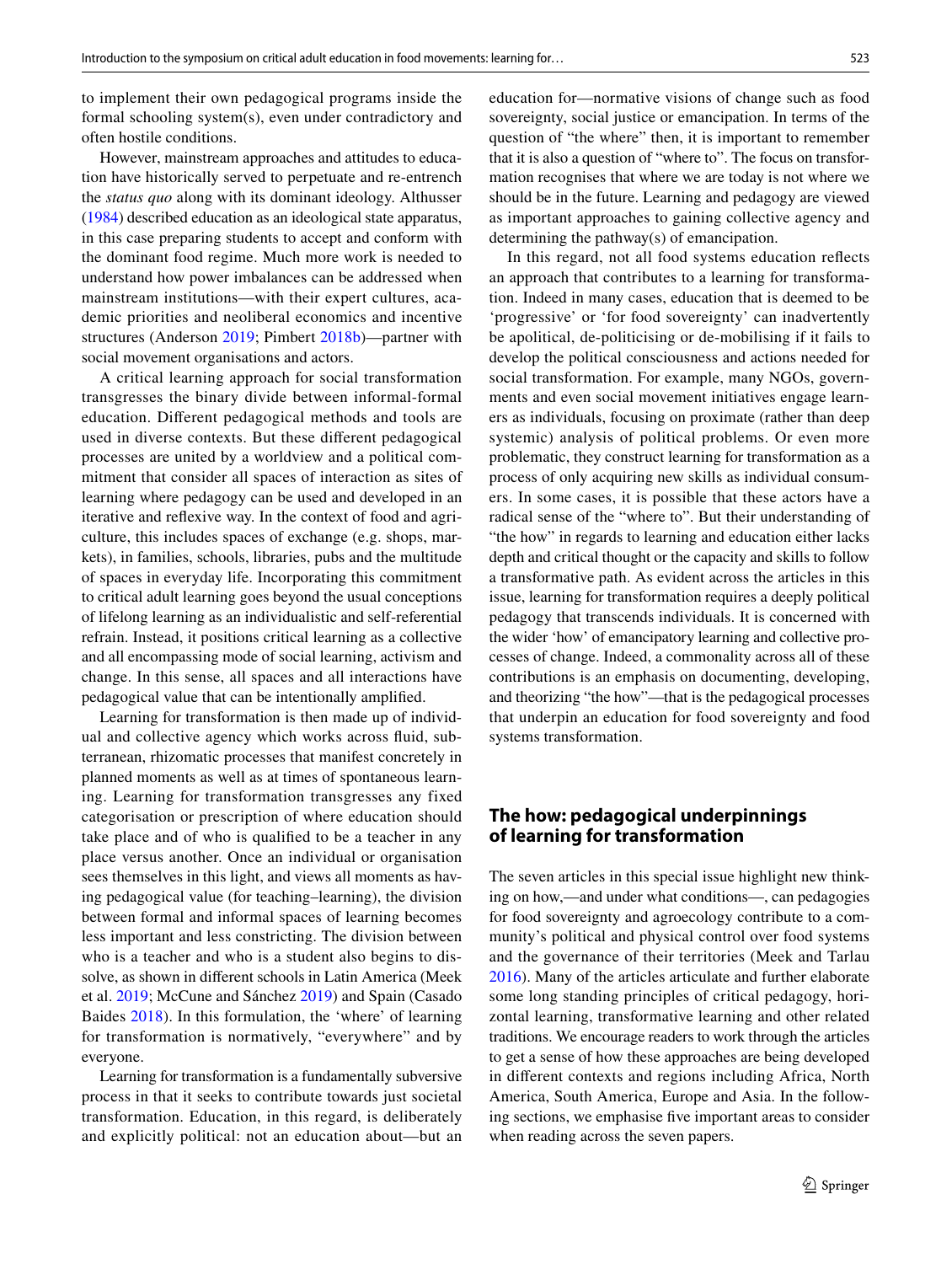# **The political economy of education: a shift from a commercial and individualised entrepreneurial model of training to a commitment to education for solidarity and care**

Many of the articles demonstrate how the political economy of education shapes the potential of a learning for transformation approach. Massicotte and Kelly-Bisson ([2019\)](#page-7-22) examination of permaculture training in Eastern Ontario (Canada) for example illustrates how the individualised entrepreneurial tendencies that predominate in permaculture training undermines the emancipatory potential that is ostensibly written into the permaculture approach. They argue that widespread access to permaculture knowledge and skills today is limited because it depends on payment for certifed training courses led by expert trainers in a market-led approach to education. In this case, the wider political economic context of western capitalism and neoliberalism has shaped the delivery and scope of teaching and educational programs, thereby reducing its initial transformative potential. As a result, permaculture design trainers in Canada "have tended to function as technical trainers from affluent social backgrounds without an explicit intention of participating in a transformation of agri-food systems" (Massicotte and Kelly-Bisson [2019\)](#page-7-22).

In another article in the special issue, McCune and Sánchez ([2019\)](#page-7-11) explain how the influence of western NGOs in a period of neoliberal development reshaped the Peasant-to-Peasant approach in Nicaragua away from one based on mutual-aid. A service-provision and market led approach emphasized paid training courses to teach peasants to become service providers through ecotourism and other commercial activities. Both Massicote and Kelly-Bisson as well as McCune and Sánchez draw a contrast between these kinds of individualist pedagogies with an education for solidarity. They use examples from Brazil and Cuba to emphasise the potential of an educational model based on alternative political economic relations and imaginaries. They reject capitalist values and modes of educational production as the basis of meeting the material and intellectual needs of instructors and activists-learners-farmers. The enactment of prefgurative post-capitalist forms of exchange and mutual support creates new possibilities that are otherwise systemically suppressed.

Meek et al. [\(2019](#page-7-10)) discuss the issue of dependence of grassroots educational programs on external funding, and how this undermines more radical pedagogies. They ask to what extent can funding, institutionalization (or the institutional environment) and/or the relation with the state compromise the emancipatory nature of these experiences. This is a common situation in social movements where the absence of funds often stimulates creativity and collective work. In contrast, the availability of substantial funds can reduce levels of grassroots voluntary work and initiatives by hiring external technical staff. This can subsequently undermine collective work, unless the recruited staff are well trained in facilitating cooperative group processes based on clear commitments to change. As Meek et al. ([2019\)](#page-7-10) state, "institutionalization can be the death knell for critical food systems education", where transformative aims are eroded or sidelined through funding and reformist actions supported by the state, philanthropic donors, or other actors aligned with the dominant regime.

The decommodifcation of education—and resisting commodifcation in the frst place—can open new possibilities for solidarity-based and politicized learning programs that are accessible to all,—including indigenous peoples, women, as well as other subaltern and oppressed groups. Embedding this solidarity in social movements in ways that strengthen organisations, networks, radical visions and alternative identities (Anderson et al. [2019](#page-7-2)) helps sustain the practices in which a solidarity economy of education can grow.

#### **A critical pedagogy that values organic intellectuals**

Contributors to this special issue affirm the importance of organic intellectuals and educator-trainers in enabling mutual learning for political organizing and knowledgebuilding. According to Gramsci, organic intellectuals emerge organically from a particular social-political class and play a critical role as facilitator-organisers of counter-hegemonic struggles. They often act as educators, helping to construct and translate counter-hegemonic theory into educational praxis to nurture class consciousness in social movements (Ramos [1982](#page-7-23)). The role of organic intellectuals as educator is essential to achieve unity of theory and practice. By linking the abstract and the concrete, organic intellectuals and educators can foster a counter-hegemonic movement capable of contesting the dominant agri-food regime. In this regard, the articles reveal two critical components of a learning for transformation: (i) every person has the capacity to act as an 'intellectual' and indeed to foster and realise this capacity; and (ii) it is from the oppressed, and through the leadership of organic intellectuals, that transformative knowledges can emerge.

These two elements are linked and can overlap, but we diferentiate them because they have diferent outcomes in education for food sovereignty. The frst one favours agroecological education because it implies that facilitatoreducators as organic intellectuals need to be humble, avoid vanguardist tendencies, and strengthen collective forms of intelligence through horizontal approaches to learning. This approach is rooted in a recognition that counter-hegemonic leadership is strongest when distributed, when intellectual power is collectivized, and when the inherent intellectual capacities of the oppressed are cultivated equally.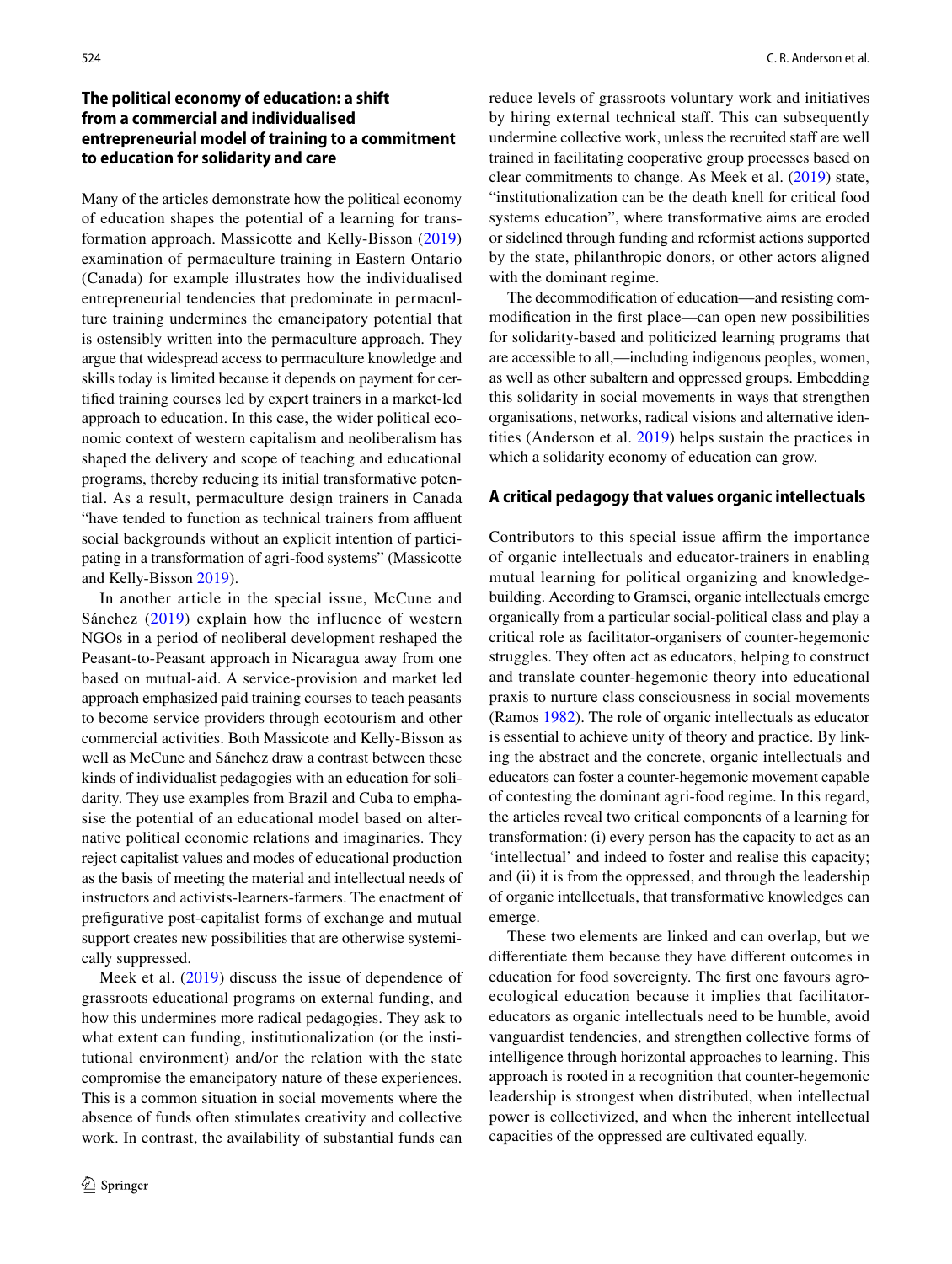The second important characteristic is that it is from "the oppressed" people that knowledge for social transformation can emerge. Gramsci believed that an emancipatory project should emerge from marginalised communities becoming conscious of the multiple oppressions they may sufer, and by organising themselves (Massicotte and Kelly-Bisson [2019\)](#page-7-22). This is in fact how political alternatives like food sovereignty were born. It is indeed from marginal groups that new knowledges may emerge in future. This view also coincides with feminist theory which argues that the marginalised and oppressed have the knowledge and experience needed to understand and confront their own problems (Truman et al. [2005;](#page-8-1) Brown and Strega [2015](#page-7-24)).

Gramsci's concept of "organic intellectuals" is key in this process of fundamental change. Organic intellectuals emerge from within a particular class, —middle or working class,—they are recognised by the people of this class, and they take on the role of "specialized" intellectuals capable of fostering a sense of self-awareness among members of their class. Typically, organic intellectuals work to mobilise and politicise within their respective communities to catalyse, facilitate, and support deep cultural and socio-political change,—from the bottom-up.

It is noteworthy that organic intellectuals and other facilitator-trainers must not only have the appropriate knowledge and skills to train others. Organic intellectuals and other educators for food sovereignty also need to cultivate enabling attitudes and human qualities such as humility and empathy to work with the most marginalised sectors of society. Indeed, McCune and Sánchez ([2019\)](#page-7-11) argue that, "Human qualities such as humility, honesty, integrity and solidarity are considered as important to the learning process as are composts, intercropping, and seed saving".

## **An emphasis on collective learning and cooperation**

Learning for transformation is not an individualistic endeavour. It is based on an intentional collectivity in organisations, programs, and afnity groups as well as in emergent networks of people linked through bonds of reciprocity, mutual aid, and communication. Collective processes, such as horizontal farmer-to-farmer exchanges, *diálogos de saberes,* and cooperation allow agroecological knowledge to be shared, documented, discussed, built and mobilized on a large scale, connecting many people and places (Anderson et al. [2019](#page-7-2); McCune and Sánchez [2019;](#page-7-11) Mann [2018\)](#page-7-25). These processes recognise that when learning is conceived as an individual endeavour, this often gives rise to individualistic subjectivities and parochial self-interested understandings. In turn, this undermines possibilities for transformation.

Collective learning dynamics fundamentally challenge the conventional view that "learning is an individual process that takes place in one human mind at a time" (McCune and Sánchez [2019](#page-7-11)). Anderson et al. ([2019\)](#page-7-2) argue that collective processes of learning are themselves an act of resistance against the individualising tendencies of the dominant neoliberal mode, and are thus critical for societal transformation. In this regard, it is often the informal learning spaces,—embedded in communities, networks and social movements,—where collective learning is most viable. This is largely because the learning dynamic is rooted outside the individualising nature of 'individual excellence', individual grading and individualised systems of meritocracy found in schools, universities and many workplaces.

The process of building enabling educational environments that adopt a collectivist mindset is therefore extremely important in transformative education (Casado Baides [2018](#page-7-20)). The educational environment involves intentionally structuring learning where students and learners are mutually a part of,—and responsible for,—building the community. This includes taking care of each other, creating a governance structure and rules for decision-making, as well as developing conviviality and a shared culture within the learning environment. This approach, however, takes time and often requires negotiating diferences in a group. While challenging, these 'edges' between people, perspectives and worldviews create the conditions for deep learning that extends beyond the boundaries determined by a more individualistic and self-centred learning approach. Articles of this volume (McCune and Sánchez [2019;](#page-7-11) Meek et al. [2019](#page-7-10)) highlight the importance of the educational environment, in which students are part and responsible of the process of building community.

### **A focus on intersectionality**

Overcoming the enduring and interconnected systems of economic, racial, colonial and gender oppressions,—and the violence that maintains them,—is another major challenge for emancipatory pedagogies. The design of learning for agroecology and food sovereignty is often based on an analytic framework that tries to identify how interlocking systems of power impact those who are most marginalized in society. A pedagogical praxis that is sensitive to issues of intersectionality works to address the complexities of power and inequality through a complex understanding of how people interact in learning spaces at the intersection of multiple axes of diference (e.g. gender, class, race, age, religion, sexual orientation, and disability). Pedagogical approaches that impose pre-existing and universal framings of oppression and political struggle can alienate learners whose experiences refect distinct trajectories, identities and positionalities. An intersectional approach can create important opportunities for learning, solidarity and change across these diverse experiences and identities.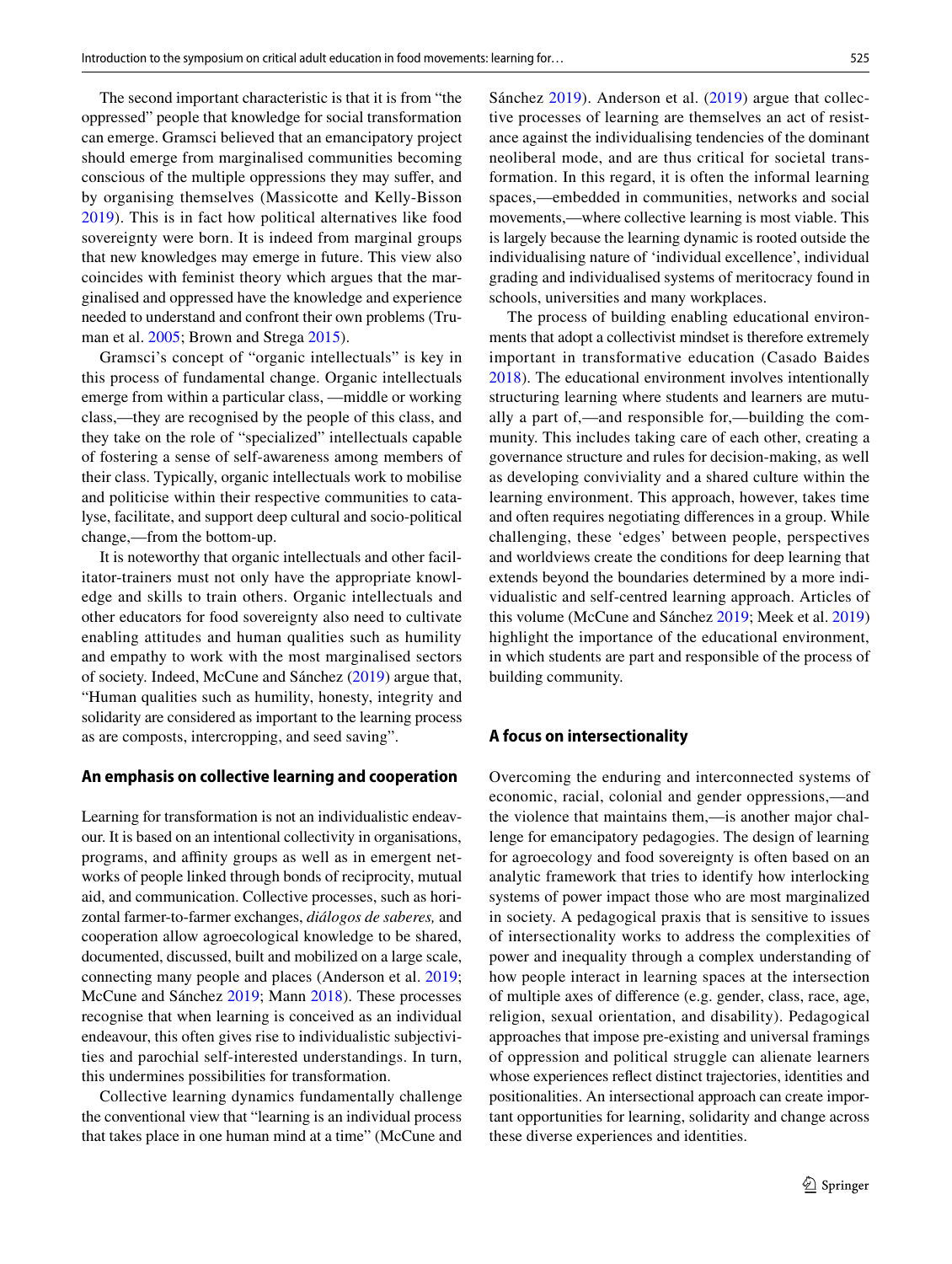Bezner Kerr et al. ([2019\)](#page-7-26) describe how a focus on intersectionality and social inclusion guided the development of an innovative curriculum for agroecology in Malawi and Tanzania. Aimed at smallholders, the learning process was participatory and built on popular education, feminist praxis, experiential-based pedagogies, and theatre. As this critical pedagogical process strived to coherently weave together technical components (agroecology, climate change, soil nutrition….) it also had to sensitively engage with clashes of language, cultural norms, and terminology that refected differences in gender and other axes of diference (Bezner Kerr et al. [2019](#page-7-26)). In another example from Canada, the excluded voices of migrant hired farm workers were foregrounded through a praxis of community-based arts (Perry [2019](#page-7-27)), primarily rooted in Augusto Boal's techniques of collective theatre creation (Boal [1985\)](#page-7-28). This allowed participants to express and discuss their experiences of oppression. Plays created and performed by migrant farm workers made it possible to explore difficult issues related to intersectionality, such as deeply uneven power relations in the workplace, co-worker harassment, and loneliness.

By focusing on various intersections of social inequality as the matrix of domination (Collins [1990\)](#page-7-29), critical pedagogical processes and methodologies can thus help de-stabilise and overcome interlocking vectors of oppression and hegemonic power in food and agriculture.

#### **Regenerating territories through popular education**

Large-scale programs of learning for transformation are most impactful when they embed collective learning in wider processes of territorialisation within radical frameworks such as agroecology and food sovereignty—or broader mobilising concepts like *Buen Vivir*. Thus, a process of territorialisation seeks not only to regenerate sustainable farming and agroecosystems and other parts of the food system (e.g. farmer seed networks, mills, dairies, community food processing facilities…) but also the territorial relations and infrastructure required to meet human needs and generate local livelihoods (e.g. schools, health clinics, community centers, cooperatives, small scale industry…). Learning for transformation thus knits together the humanecological relations within territories that have often been stripped of their cultures, people, resources, and autonomy through centuries of capitalism and colonialism (Massicotte and Kelly-Bisson [2019\)](#page-7-22).

Learning for transformation as a process of re-territorialisation is simultaneously immaterial and material (Giraldo and Rosset [2018](#page-7-3)). It involves learning cycles of both action and theory that simultaneously work to challenge ongoing processes of capitalist de-territorialisation whilst refexively constructing alternatives. For example, learning programs can unpack and explore immaterial notions of solidarity in economic exchange. In so doing, they can re-invent new forms of modernity and well-being within their own specifc territories while supporting the material project of developing alternative systems of economic exchange to exit unfair commodity markets (Pimbert [2018c](#page-7-30)). Thus, McCune and Sánchez ([2019](#page-7-11)) show how, "As pedagogical processes develop, new territorial dynamics take shape, revealing that self-organized peasant education contributes to sustaining popular territories against the aggression and violence of globalized capital." Processes of "territorial learning" strengthen local organisations and wider social movements (Anderson et al. [2019\)](#page-7-2), thereby enabling learners to become transformative agents of their own reality. López-García et al. ([2019](#page-7-17)) describe a process of "agroecological dynamisation" that refects this territorial approach, arguing that universities, under the right conditions and commitments, can play a role in mobilizing a wide diversity of actors (educators, farmers, consumers, policy-makers, etc.) to strengthen the social fabric in a territory.

# **The what next: new frontiers for education for and beyond food sovereignty**

The papers in this issue, and our collective process of putting together the special issue as a team, have surfaced several unresolved questions and potential frontiers for *learning for transformation*. We share these here to prompt further thought on the "what next" for extending, deepening, and strengthening pedagogic praxis for transformative learning in struggles for food sovereignty and social justice.

Food sovereignty is, in theory, an emancipatory approach to framing and pursuing societal transformations. Yet, in many cases, the networks and practices of food sovereignty, agroecology, local food, permaculture, reproduce inequities and power diferentials (People's Knowledge Collective  $2017$ ). Whilst there have been efforts to advance a theory of education for food sovereignty, including in this special issue, one of the yet to be explored frontiers is the extent to which popular education initiatives in diferent contexts are advancing emancipation for the most marginalised and oppressed. Recent work on the links between gender and agroecology in Brazil's landless farmers movement (Schwendler and Thompson [2017](#page-8-2)), indigenous education (Goulet and Goulet [2014](#page-7-31)), and decolonial pedagogy (Wane and Todd [2018\)](#page-8-3) point to further research needed to deepen our understanding of the politics of learning for transformation.

We also found ourselves refecting on the notion of a *diálogo de saberes* ("dialogue of knowledges") and to what extent this dialogue can efectively take place between actors who believe in food sovereignty or other radical causes on the left with those that have other, and in some cases deeply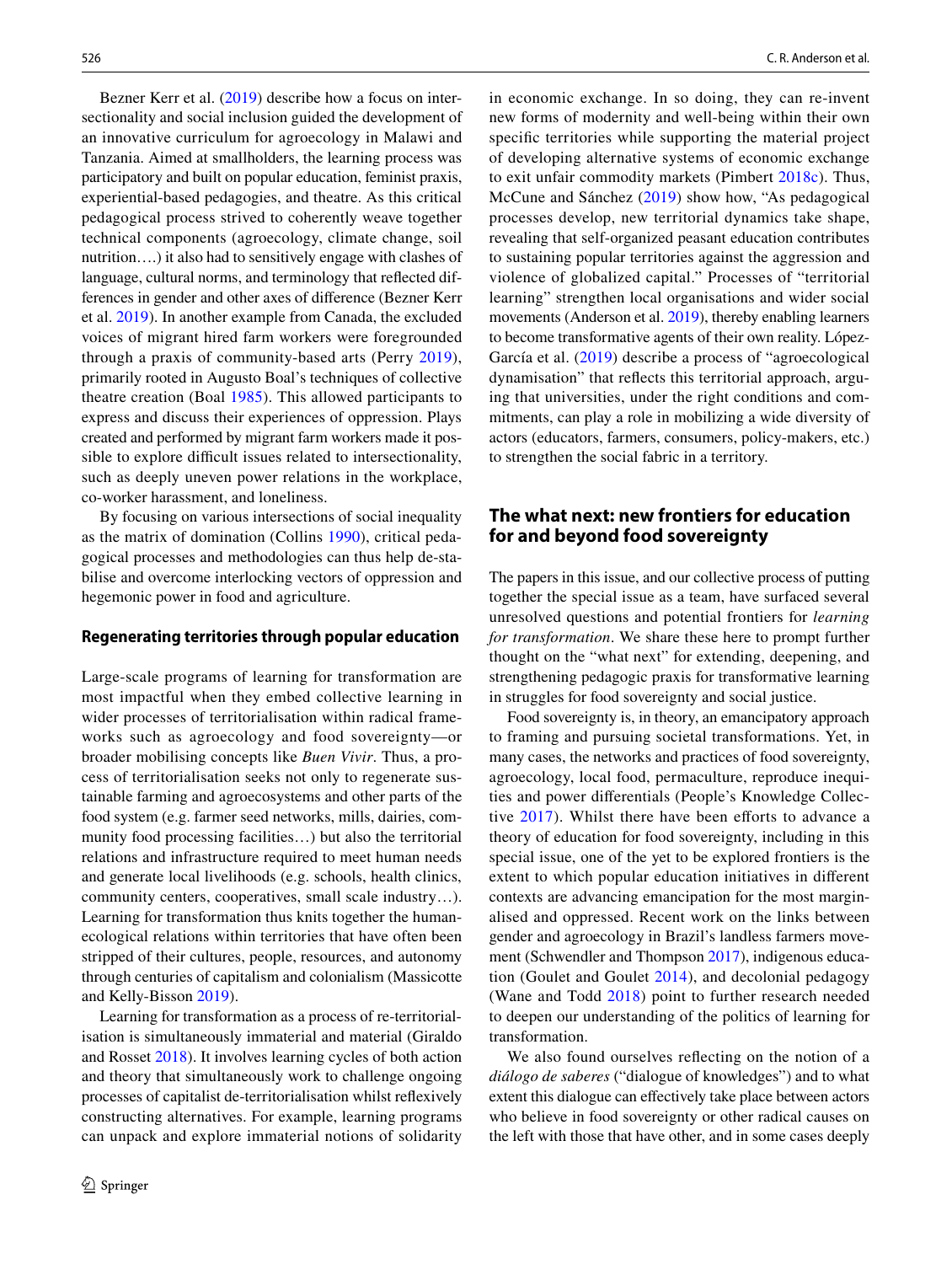conficting politics (neoliberals, far-right). We desperately need to develop approaches that go beyond learning amongst like-minded and politically aligned actors. Bringing together individuals and groups with diferent views and positionalities can help to better understand diference, identify common experience, develop empathy, transform confict, and unearth the roots of oppression. These dynamics are not often visible on the surface but can be deduced and strengthened through deep and critical collective learning. Is it possible that such learning processes could help raise critical consciousness and acceptance of diference? Can they help avoid authoritarian tendencies in populist movements struggling for food sovereignty, 'radical political agroecologies' (Cadieux et al. [2019](#page-7-32)) or degrowth (D'Alisa et al. [2014](#page-7-33))? Further work is needed to understand how pedagogy can help to cross these deepening divisions in society.

We also found ourselves asking how critical education helps enable and politicize a process of broader awakening and organising for social transformation? For example, the concept of "quiet sustainability" or "quiet food sovereignty" has been used to express a politics of sustainability that is performed through the enactment of sustainable lifestyles by actors that are not intentionally nor overtly politicized (Visser et al. [2015;](#page-8-4) Kneafsey et al. [2017](#page-7-34)). While these practices may enact sustainable behaviors and practices, they do nothing to reveal and address the underlying systems of oppression that are left intact and unquestioned. They also tend towards individualistic tendencies that run counter to the collectivist nature of learning for transformation articulated in this special issue. Finally, arguing for such passive approaches to sustainability could be said to come from a place of privilege (who has the privilege to make lifestyle choices?). To us, learning for transformation is a direct challenge to such de-politisised subjectivities. Encouraging a wider critical awakening is urgently needed today given the violence, inequality and potential ecological collapse in territories as well as possibly larger and even planetary scales. More work is needed to understand how learning for transformation can reach beyond the already-politicised,—to meet people where they are (e.g. peasants and consumers practicing what is referred to as quiet sustainability), and draw people together in collective processes of learning tied to the territorial and global processes of social movements.

Answering these questions may require crossing boundaries and consciously hybridising the insights and practices of other traditions of emancipatory education outside and beyond food sovereignty. For example, much can be learnt from radical, critical, indigenous, feminist and anarchist pedagogies for collective learning and action that address internal power dynamics of movements. Radical critical pedagogy (Mclaren [1997\)](#page-7-35) and participatory action research (Wakeford and Rodríguez  $2018$ ) offer ways of moving food sovereignty/justice into a more reflexive space.

Similarly, ideas and practices traditionally associated with social anarchism have repeatedly emphasised the importance of education for social transformation. Exploring the neglected traditions of anarchist education in Spain, France, UK and the USA, Suissa ([2006](#page-8-6)) shows the extent to which social anarchists are committed to a radical and substantive educational process based on clear moral principles. Anarchists afrm the right of individuals to be "active agents creating the possibilities for their own future" (McKenna [2001](#page-7-36), p. 52). In turn, this calls for a deeply transformative education based on freedom for creative experimentation, critical thought, and active problem solving. As Bookchin ([1990,](#page-7-37) p. 189) notes:

Sensibility, ethics, ways of building reality, and selfhood have to be changed through educational means, by a politics of reasoned discourse, experimentation and the expectation of repeated failures from which we have to learn, if humanity is to achieve the selfconsciousness it needs to fully engage in self-management.

More generally, the new frontiers for food sovereignty and beyond will need to prioritise an 'education for radical democracy' (Amsler [2015](#page-7-38)) with its wealth of critical tools and practical methods. By emphasising a politics of possibilities, these pedagogies of hope can help cultivate counter-capitalism, resistance to domination, a non hierarchical sensibility, practices of freedom, as well as radical alternatives grounded in environmental and social justice.

## **Conclusion**

In this editorial overview, we introduced the concept of learning for transformation, unpacking the seven articles in the special issue to make sense of the why, where (and where to), how, and what next? While these have been useful for making sense of the collective contribution of these articles and how they are situated in the literature, we assert that it is important also for practitioners to ask themselves these questions of their own pedagogical practice and programs. The responses to these questions in particular places and situations are context specifc and will evolve over time. By asking ourselves these questions, and debating the nature and dynamics of our learning and education programs, we can iteratively develop a pedagogy that is simultaneously more radical, transformative, and more efective. To this end, we invite you to connect with us and with each other as critical friends with a mutual commitment to learning for a more just and sustainable world.<sup>[1](#page-6-0)</sup>

<span id="page-6-0"></span><sup>1</sup> Two spaces convened by two of the authors (Pimbert and Anderson) offer opportunities to connect with a community of practice/ praxis working to develop a space of collective refexivity and learn-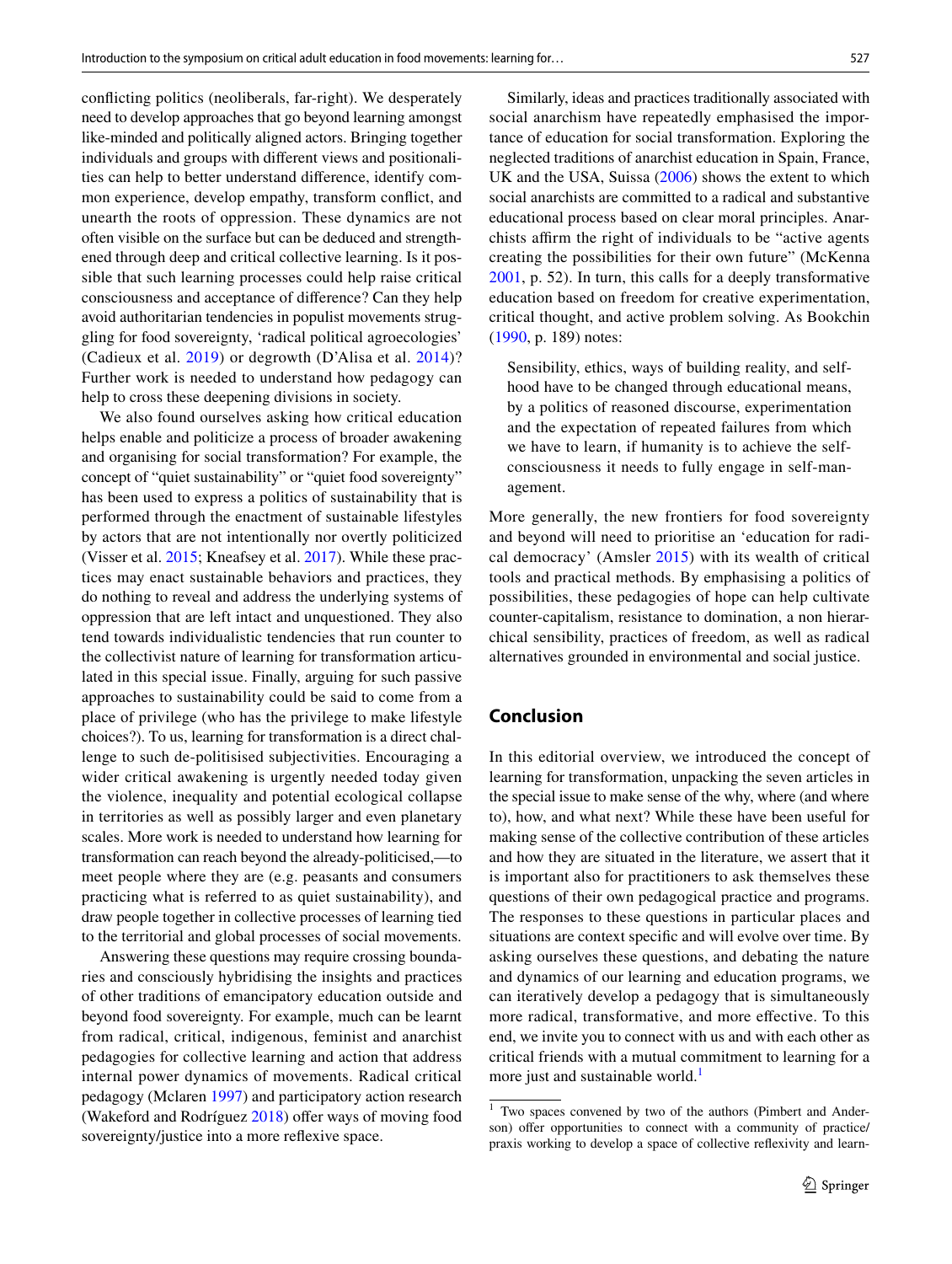### **References**

- <span id="page-7-18"></span>Althusser, L. 1984. *Ideology and ideological state apparatus. In essays on ideology*. London: Verso.
- <span id="page-7-38"></span>Amsler, S.S. 2015. *The education of radical democracy*. London: Routledge.
- <span id="page-7-13"></span>Anderson, C.R. 2019. Becoming a public scholar in the professional academy: Confronting the institutional, interpersonal and internalized dimensions of (re)professionalisation. *ACME: An International Journal for Critical Geographers*.
- <span id="page-7-2"></span>Anderson, C.R., C. Maughan, and M.P. Pimbert. 2019. Transformative agroecology learning in Europe: building consciousness, skills and collective capacity for food sovereignty. *Agriculture and Human Values*.<https://doi.org/10.1007/s10460-018-9894-0>.
- Anderson, C.R., J. Bruil, M.P. Pimbert, J. Chappell, C. Kiss, and J. Milgroom. Forthcoming. *Agroecology now! The battle for the future of food*.
- <span id="page-7-0"></span>Aronowitz, S. 1977. Mass culture and the eclipse of reason. The implications for pedagogy. *College English* 38: 768–774.
- <span id="page-7-9"></span>Barbosa, L.P. 2016. Educação do Campo [education for and by the countryside] as a political project in the context of the struggle for land in Brazil. *The Journal of Peasant Studies* 44 (1): 118–143.
- <span id="page-7-26"></span>Bezner Kerr, R., S.L. Young, C. Young, M.V. Santoso, M. Magalasi, M. Entz, E. Lupafya, L. Dakishoni, V. Morrone, D. Wolfe, and S.S. Snapp. 2019. Farming for change: developing a participatory curriculum on agroecology, nutrition, climate change and social equity in Malawi and Tanzania. *Agriculture and Human Values*. <https://doi.org/10.1007/s10460-018-09906-x>.
- <span id="page-7-28"></span>Boal, A. 1985. *Theatre of the oppressed*. New York: Theatre Communications Group.
- <span id="page-7-37"></span>Bookchin, M. 1990. *Remaking society. Pathways to a green future*. Boston, MA: South End Press.
- <span id="page-7-14"></span>Borras, S.M. 2016. *Land politics, agrarian movements and scholaractivism*. Inaugural Lecture, 14. International Institute of Social Studies. [https://www.tni.org/fles/publication-downloads/borras\\_](https://www.tni.org/files/publication-downloads/borras_inaugural_lecture_14_april_2016_final_formatted_pdf_for_printing.pdf) [inaugural\\_lecture\\_14\\_april\\_2016\\_fnal\\_formatted\\_pdf\\_for\\_print](https://www.tni.org/files/publication-downloads/borras_inaugural_lecture_14_april_2016_final_formatted_pdf_for_printing.pdf) [ing.pdf.](https://www.tni.org/files/publication-downloads/borras_inaugural_lecture_14_april_2016_final_formatted_pdf_for_printing.pdf)
- <span id="page-7-24"></span>Brown, L., and S. Strega (eds.). 2015. *Research as resistance, 2e: Revisiting critical, indigenous, and anti-oppressive approaches*, 43–64. Toronto: Canadian Scholars' Press.
- <span id="page-7-32"></span>Cadieux, K.V., S. Carpenter, A. Liebman, R. Blumberg, and B. Upadhyay. 2019. Reparation ecologies: Regimes of repair in populist agroecology. *Annals of the American Association of Geographers* 109 (2): 644–660. [https://doi.org/10.1080/24694452.2018.15276](https://doi.org/10.1080/24694452.2018.1527680) [80.](https://doi.org/10.1080/24694452.2018.1527680)
- <span id="page-7-20"></span>Casado Baides, B. 2018. *Procesos de formación de campesinos y disputa territorial para construir soberanía alimentaria. Análisis de experiencias impulsadas por organizaciones de La Vía Campesina en Brasil y País Vasco*. PhD Thesis. University of Basque Country.
- <span id="page-7-29"></span>Collins, P.H. 1990. *Black Feminist thought: Knowledge, consciousness, and the politics of empowerment*. Boston: Unwin Hyman.
- <span id="page-7-33"></span>D'Alisa, G., F. Demaria, and G. Kallis. 2014. *Degrowth: A vocabulary for a new era*. London: Routledge.
- <span id="page-7-7"></span>Freire, P. 1970. *Pedagogy of the oppressed*. Harmondsworth: Penguin.
- <span id="page-7-1"></span>Freire, P. 1978. *Pedagogy in process: The letters to Guinea-Bissau*. New York, London: Continuum.

Footnote 1 (continued)

- <span id="page-7-3"></span>Giraldo, O.F., and P.M. Rosset. 2018. Agroecology as a territory in dispute: Between institutionality and social movements. *The Journal of Peasant Studies* 45 (3): 545–564.
- <span id="page-7-6"></span>Giroux, H.A. 2013. *On critical pedagogy*. New York and London: Bloomsbury Academic.
- <span id="page-7-31"></span>Goulet, L.M., and K.N. Goulet. 2014. *Teaching each other: Nehinuw concepts and Indigenous pedagogies*. Vancouver: UBC Press.
- <span id="page-7-8"></span>Hooks, B. 1997. *Teaching to transgress*. London: Routledge.
- <span id="page-7-34"></span>Kneafsey, M., L. Owen, E. Bos, K. Broughton, and M. Lennartsson. 2017. Capacity building for food justice in England: The contribution of charity-led community food initiatives. *Local Environment* 22 (5): 621–634.
- <span id="page-7-15"></span>Levkoe, C.Z., J. Brem-Wilson, and C.R. Anderson. 2018. People, power, change: Three pillars of a food sovereignty research praxis. *The Journal of Peasant Studies*. [https://doi.org/10.1080/03066](https://doi.org/10.1080/03066150.2018.1512488) [150.2018.1512488.](https://doi.org/10.1080/03066150.2018.1512488)
- <span id="page-7-17"></span>López-García, D., L. Calvet-Mir, M. Di Masso, and J.L. Espluga. 2019. Multi-actor networks and innovation niches: university training for local Agroecological Dynamization. *Agriculture and Human Values*.<https://doi.org/10.1007/s10460-018-9863-7>.
- <span id="page-7-25"></span>Mann, A. 2018. Education for food sovereignty as transformative ethical practice. *Policy Futures in Education*. [https://doi.](https://doi.org/10.1177/1478210318816251) [org/10.1177/1478210318816251.](https://doi.org/10.1177/1478210318816251)
- <span id="page-7-22"></span>Massicotte, M.J., and C. Kelly-Bisson. 2019. What's wrong with permaculture design courses? Brazilian lessons for agroecological movement-building in Canada. *Agriculture and Human Values*. <https://doi.org/10.1007/s10460-018-9870-8>.
- <span id="page-7-11"></span>McCune, N., and M. Sánchez. 2019. Teaching the territory: agroecological pedagogy and popular movements. *Agriculture and Human Values*.<https://doi.org/10.1007/s10460-018-9853-9>.
- <span id="page-7-36"></span>McKenna, E. 2001. *The task of Utopia. A pragmatist and feminist perspective*. Maryland: Rowman and Littlefeld Inc.
- <span id="page-7-35"></span>McLaren, P. 1997. *Revolutionary multiculturalism*. New York: Routledge.
- <span id="page-7-21"></span>Meek, D., and R. Tarlau. 2016. Critical food systems education (CFSE): Educating for food sovereignty. *Agroecology and Sustainable Food Systems* 40 (3): 237–260.
- <span id="page-7-10"></span>Meek, D., K. Bradley, B. Ferguson, L. Hoey, H. Morales, P. Rosset, and R. Tarlau. 2019. Food sovereignty education across the Americas: multiple origins, converging movements. *Agriculture and Human Values*.<https://doi.org/10.1007/s10460-017-9780-1>.
- <span id="page-7-16"></span>Méndez, V.E., C.M. Bacon, R. Cohen, and S.R. Gliessman. 2015. *Agroecology: A transdisciplinary, participatory and action-oriented approach*. Boca Ratón, London and New York: CRC Press.
- <span id="page-7-12"></span>People's Knowledge Editorial Collective (Eds). 2017. *Everyday Experts: How people's knowledge can transform the food system*. Reclaiming Diversity and Citizenship Series. Coventry: Coventry University. <http://www.coventry.ac.uk/everyday-experts>.
- <span id="page-7-27"></span>Perry, J.A. 2019. Images of work, images of defance: engaging migrant farm worker voice through community-based arts. *Agriculture and Human Values*. [https://doi.org/10.1007/s10460-018-9861-9.](https://doi.org/10.1007/s10460-018-9861-9)
- <span id="page-7-5"></span>Pimbert, M.P. 2018a. Global status of agroecology, a perspective on current practices, potential and challenges. *Economic and Political Weekly* 53 (41): 52–57.
- <span id="page-7-19"></span>Pimbert, M.P. 2018b. Democratizing knowledge and ways of knowing for food sovereignty, agroecology and biocultural diversity. In *Food sovereignty, agroecology and biocultural diversity. Constructing and contesting knowledge*, ed. M.P. Pimbert, 259–321. Londo: Routledge.
- <span id="page-7-30"></span>Pimbert, M.P. 2018c. Food Sovereignty and the regeneration of terraced landscapes. *Annales, Series Historia and Sociologia* 28 (4): 779–794.
- <span id="page-7-23"></span>Ramos Jr., V. 1982. The concepts of ideology, hegemony, and organic Intellectuals in Gramsci's Marxism. *Theoretical Review* 30: 34.
- <span id="page-7-4"></span>Rivera-Ferre, M.G. 2017. The resignifcation process of agroecology: Competing narratives from governments, civil society and

ing as critical friends. [www.peoplesknowledge.org](http://www.peoplesknowledge.org) and [www.agroe](http://www.agroecologynow.com) [cologynow.com.](http://www.agroecologynow.com)